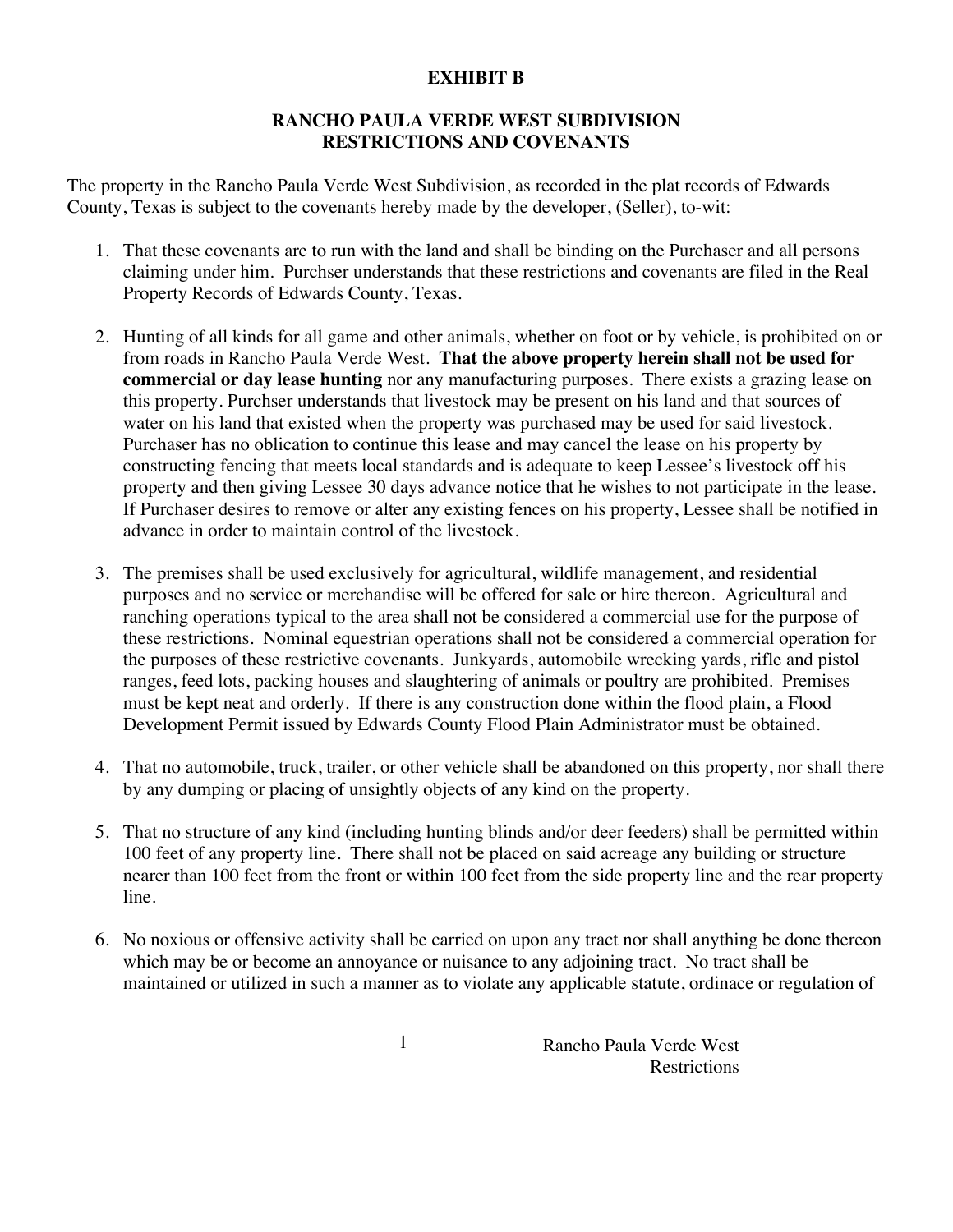the United States of America, the State of Texas, the County of Edwards, if applicalbe, or any other governmental agency having jurisdiction thereof.

- 7. No loitering in public/community areas in the subdivision or anywhere other than on your own property. The recreational operation of ATVs or Motorcycles is prohibited on any Rancho Paula Verde Easement Ranch Road and any such vehicles must be operated solely on your own property and must not be a distubance or nuisance to your adjoining neighbors and subdivision.
- 8. All sanitary arrangements must comply with all state and local health laws and regulations, and septic tanks must be installed in accordance with standards approved by the Commissioner's Court of Edwards County, Texas. Discharge of sewage from an RV, home or cabin on your property is strictly prohibited and illegal unless it is discharged into a permitted septic system (On Site Sewarge Facility – OSSF) installed bya licensed installer.
- 9. Not more than one residence shall be permitted on any tract. No communal residences shall be permitted.
- 10. That no commercial swine operation will be permitted.
- 11. PURCHASER agrees not to impede the flow of water in and to existing water lines, tanks, or troughts that are on his property and grants ingress and egress to persons who need to maintain said improvements and wells which furnish water to the lines, tanks or troughs. Only those Purchers who own an interest in an existing well shall have the right to use water from said well unless water is granted by the owners of the well. Seller will not furnish water to any existing water troughs or tanks.
- 12. That no tract may be subdivided without the express written consent of the SELLER. This restriction will not prevent the Texas Veterans Land Board (TVLB) from deeding a tract to a veteran for the purpose of a home site.
- 13. PURCHASER hereby authorizes SELLER and/or Assigns to charge each property owner a maintenance fee of \$5.00 per acre, per year, not to exceed \$500.00 to improve and maintain entrances, roads, community wells, water lines, storage tanks and any other maintenance deemed necessary by the SELLER and/or Assigns in the Rancho Paula Verde West Subdvisison. Such charge shall not be assessed against SELLER and/or Assigns. Such charge shall be made by a direct billing to the property owner. If PURCHASER refuses to make said payments, PURCHASR hereby authorizes SELLER, at SELLER'S option, to deduct such charge from payments made by purchase price, principal or interest. It is understood and agreed that this road maintenance charge (if not paid within 60 days of billing date) shall become a lien against the tract being conveyed, permitting SELLER and/or Assigns such rights to enforce said liens as may be set forth in Sec. 51.002 of the Texas Property Code, as amended time to time.
- 14. Seller or its assigns reserves, and Buyer hereby grants to Seller or its assigns, the right to install and maintain drainage easements, electric service lines, water lines, other utility lines over and upon all

2 Rancho Paula Verde West Restrictions